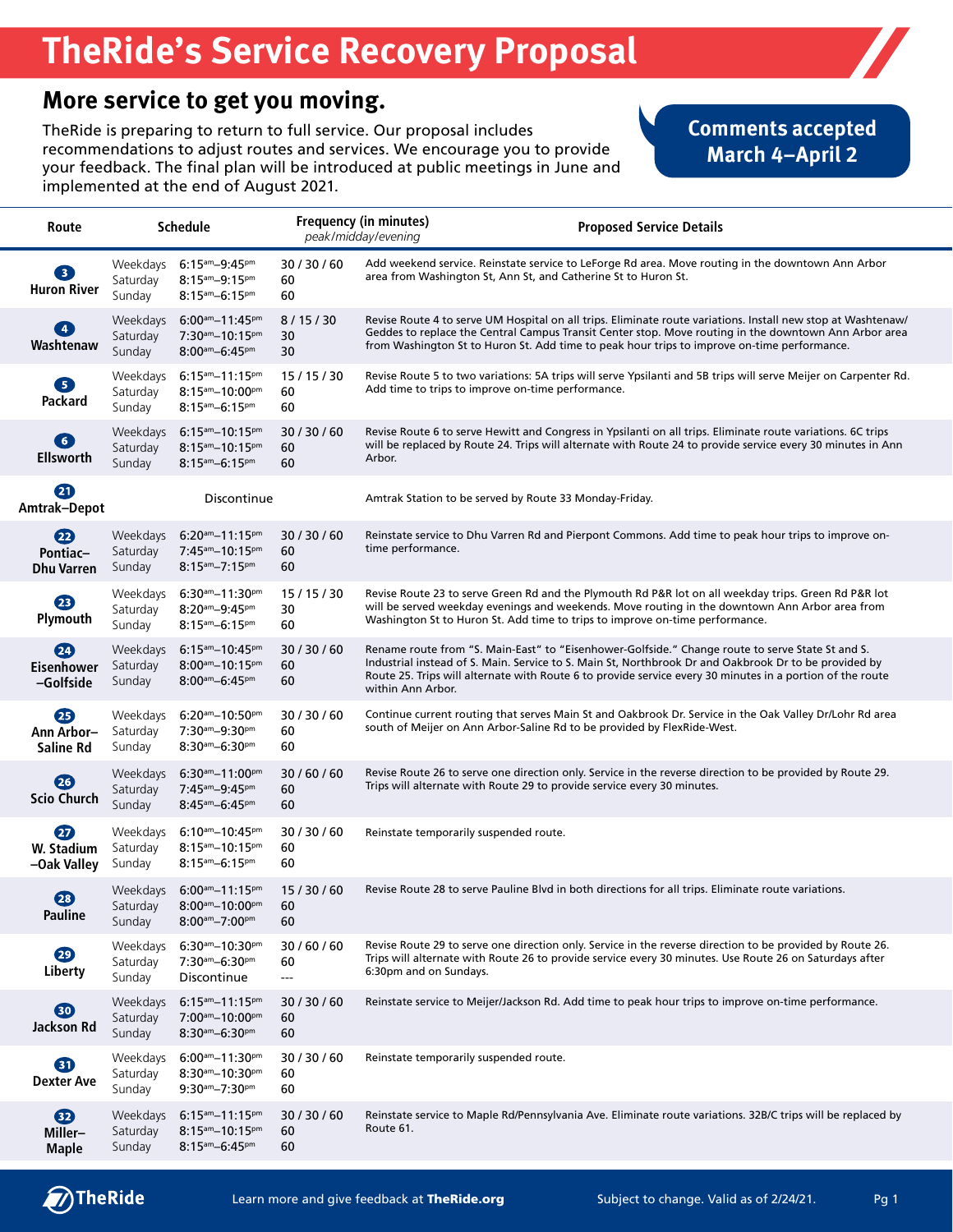| Route                                                                               |                                | <b>Schedule</b>                                                                                                                        | <b>Frequency (in minutes)</b><br>peak/midday/evening | <b>Proposed Service Recovery Details</b>                                                                                                                                                                                                                                                                                                                                            |
|-------------------------------------------------------------------------------------|--------------------------------|----------------------------------------------------------------------------------------------------------------------------------------|------------------------------------------------------|-------------------------------------------------------------------------------------------------------------------------------------------------------------------------------------------------------------------------------------------------------------------------------------------------------------------------------------------------------------------------------------|
| ®<br><b>Newport</b>                                                                 | Weekdays<br>Saturday<br>Sunday | $6:30$ <sup>am</sup> $-8:30$ <sup>pm</sup><br>Discontinue<br>$---$                                                                     | $30/30/$ ---<br>---<br>---                           | Revise Route 33 to serve the Amtrak station using Division St/Fifth Ave for all trips. Reinstate service<br>to the Newport Rd/Holyoke Ln area. Add time to trips to improve on-time performance. Remove<br>Saturday service.                                                                                                                                                        |
| 64<br><b>Maple-Dexter</b><br>previously<br>(60)                                     | Weekdays<br>Sat/Sun            | $6:30$ <sup>am</sup> $-8:45$ <sup>am</sup><br>$3:45^{pm}-5:45^{pm}$<br>$---$                                                           | $30/$ --- / ---<br>$---$                             | Revise route to end all trips at the Blake Transit Center. Rename route from 'UM-Dexter' to 'Maple-<br>Dexter' and change number from Route 60 to Route 34. Connect all trips with Route 23 at the Blake<br>Transit Center. Add time to trips to improve on-time performance. Trips will alternate with Route 61<br>to provide service every 30 minutes from the Miller Rd P&R lot. |
| 40<br><b>EMU</b><br><b>COB Shuttle</b>                                              |                                | Discontinue                                                                                                                            |                                                      | Use Routes 3, 4, and 5 to connect from the Ypsilanti Transit Center to EMU's main campus.                                                                                                                                                                                                                                                                                           |
| $\bigoplus$<br>Forest-<br><b>MacArthur</b>                                          | Weekdays<br>Saturday<br>Sunday | $6:05$ <sup>am</sup> $-10:15$ <sup>pm</sup><br>$7:15$ <sup>am</sup> $-10:15$ <sup>pm</sup><br>$8:15$ <sup>am</sup> -6:15 <sup>pm</sup> | 30/30/60<br>60<br>60                                 | Reinstate service to Forest Ave and Holmes Rd areas.                                                                                                                                                                                                                                                                                                                                |
| 43<br>E. Michigan<br>Ave                                                            | Weekdays<br>Saturday<br>Sunday | $6:00am-11:00pm$<br>$8:00$ <sup>am</sup> $-10:00$ <sup>pm</sup><br>$8:00$ <sup>am</sup> -6:00 <sup>pm</sup>                            | 30/30/60<br>60<br>60                                 | Reinstate temporarily suspended route.                                                                                                                                                                                                                                                                                                                                              |
| (44)<br><b>Ecorse-Tyler</b>                                                         | Weekdays<br>Saturday<br>Sunday | $6:15$ <sup>am</sup> $-10:45$ <sup>pm</sup><br>$7:45$ <sup>am</sup> $-9:45$ <sup>pm</sup><br>$8:15^{am}-6:15^{pm}$                     | 30/30/60<br>60<br>60                                 | Continue current routing.                                                                                                                                                                                                                                                                                                                                                           |
| ⊕<br>Grove                                                                          | Weekdays<br>Saturday<br>Sunday | $6:30$ <sup>am</sup> $-10:00$ <sup>pm</sup><br>$7:45$ <sup>am</sup> $-9:45$ <sup>pm</sup><br>$8:45$ <sup>am</sup> -6:45 <sup>pm</sup>  | 30/30/60<br>60<br>60                                 | Continue current routing. Service in the area east of Harry St/Grove Rd to be provided by FlexRide-<br>East.                                                                                                                                                                                                                                                                        |
| 46<br>Huron-Paint<br><b>Creek</b>                                                   | Weekdays<br>Saturday<br>Sunday | $6:00$ <sup>am</sup> $-10:00$ <sup>pm</sup><br>$8:00$ <sup>am</sup> $-10:00$ <sup>pm</sup><br>$8:00^{am}-6:00^{pm}$                    | 30/30/60<br>60<br>60                                 | Reinstate service to the Huron River Dr/Tuttle Hill Rd area. Rename route from "Huron-Textile" to<br>"Huron-Paint Creek." Service in the area south of Huron River Dr to be provided by FlexRide-East.                                                                                                                                                                              |
| $\bigoplus$<br>Harriet-W.<br>Michigan                                               | Weekdays<br>Saturday<br>Sunday | $6:00$ <sup>am</sup> $-10:30$ <sup>pm</sup><br>$8:30$ <sup>am</sup> $-9:30$ <sup>pm</sup><br>$8:30$ <sup>am</sup> -6:30 <sup>pm</sup>  | 30/30/60<br>60<br>60                                 | Continue current routing.                                                                                                                                                                                                                                                                                                                                                           |
| $\bigcirc$<br>U-M-Miller<br>previously<br>32B 32C                                   | Weekdays<br>Saturday<br>Sunday | $6:45$ <sup>am</sup> $-7:45$ <sup>pm</sup><br>$---$<br>---                                                                             | $30/30/$ ---<br>---<br>---                           | Revise route to serve the Miller Rd P&R lot, UM Central/Medical Campuses, and Skyline High School.<br>Change number from Route 32B/32C to Route 61. Connect all trips with Route 65 at the CCTC to reach<br>North Campus. Add time to trips to improve on-time performance. Trips will alternate with Route 34<br>to provide service every 30 minutes from the Miller Rd P&R lot.   |
| 62<br>U-M-State                                                                     | Saturday ---<br>Sunday         | Weekdays 6:40am-10:00pm 10 / 12 / 30<br>---                                                                                            | ---                                                  | Revise route to serve between UM Central Campus and the State St P&R lots. Remove service to<br>Briarwood Mall. Use Route 6 or revised Route 24 as an alternative. Shorten trips to improve on-time<br>performance.                                                                                                                                                                 |
| 63<br><b>U-M-Pontiac</b>                                                            | Sat/Sun                        | Weekdays 7:05am-8:45am<br>$3:50^{pm}-5:50^{pm}$<br>$\qquad \qquad - -$                                                                 | $30/---/---$<br>$---$                                | Revise route to provide two-way service in the UM Central/Medical Campus areas. Remove service<br>from Glen Ave and Fuller St. Connect all trips with Route 64 at the CCTC. Add time to trips to improve<br>on-time performance.                                                                                                                                                    |
| 64<br>Geddes-E.<br><b>Stadium</b>                                                   | Weekdays<br>Sunday             | $6:30$ <sup>am</sup> $-9:05$ <sup>am</sup><br>$3:30^{pm}-6:05^{pm}$<br>SaturdayDiscontinue<br>$\qquad \qquad - -$                      | $30/$ --- $/$ ---<br>$---$<br>$---$                  | Revise route to end at the UM Central Campus Transit Center. Connect all trips with Route 63 at the<br>CCTC to reach UM Medical Campus. Add time to trips to improve on-time performance. Remove<br>Saturday service.                                                                                                                                                               |
| 65<br>U-M-Downtown Sunday<br>-Green                                                 | Weekdays<br>Saturday           | $6:45$ <sup>am</sup> $-8:40$ <sup>pm</sup><br>$---$<br>---                                                                             | 30/30/30                                             | Revise route to provide two-way service in the downtown Ann Arbor and UM Central Campus areas.<br>Connect all trips with Route 61 at the CCTC to reach UM Medical Campus. Reinstate service to the<br>Glacier Hills and Green Rd P&R lot areas.                                                                                                                                     |
| 66<br>Carpenter-<br><b>Huron Pkwy</b>                                               | Weekdays<br>Saturday<br>Sunday | $6:30$ <sup>am</sup> $-11:30$ <sup>pm</sup><br>$8:15$ <sup>am</sup> -10:25 <sup>pm</sup> 60<br>$---$                                   | 30/30/60<br>---                                      | Reinstate temporarily suspended route. Remove evening and Saturday service north of Pierpont<br>Commons including the Green Rd P&R lot.                                                                                                                                                                                                                                             |
| 63<br>Harris-Ford                                                                   |                                | Discontinue                                                                                                                            |                                                      | Use Routes 42, 43, 44, 45 as alternatives.                                                                                                                                                                                                                                                                                                                                          |
| 81 Ypsilanti Twp.<br><b>On</b> Chelsea<br><b>92</b> Canton<br><b>Express Routes</b> |                                | Discontinue                                                                                                                            |                                                      | Use vanpools as an alternative.                                                                                                                                                                                                                                                                                                                                                     |

TheRide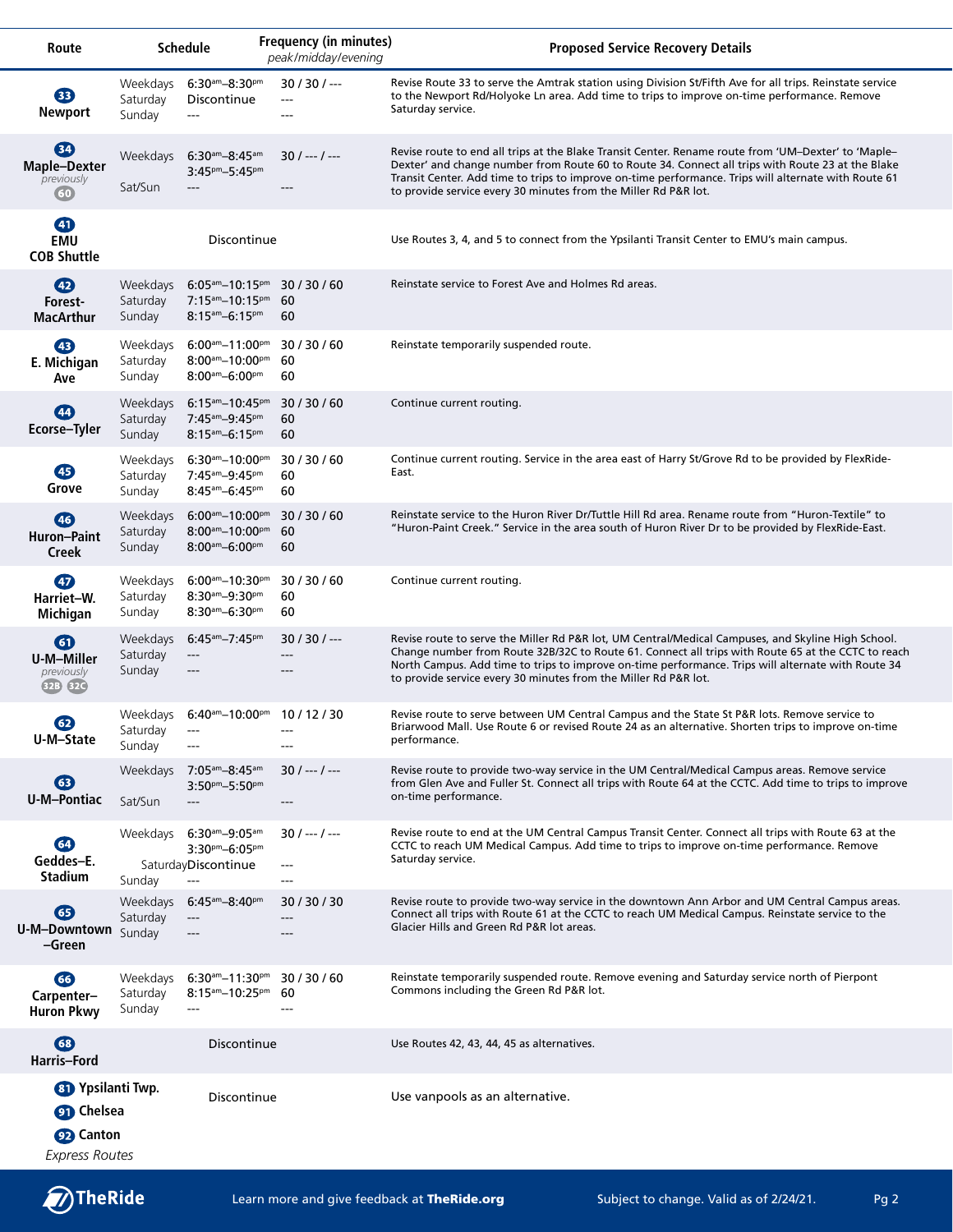#### **FlexRide-West**



TheRide is preparing to return to full service. Our proposal includes recommendations to adjust routes and services. We encourage you to provide your feedback. The final plan will be introduced at public meetings in June and implemented at the end of August 2021.

FlexRide is a shared-ride transportation service providing connections to TheRide's fixed-route bus system and to other destinations.

# **Proposed Service**

### Span of Service

Service to return to prior schedule.

- **Weekday** 7:00 a.m.-7:00 p.m.
- **Saturday** No Service
- **Sunday** No Service

#### Service Area

Service to return to Pittsfield Township only. Scio Township and Ann Arbor areas that were served during the Temporary Service Plan by FlexRide to return to fixed-route service.



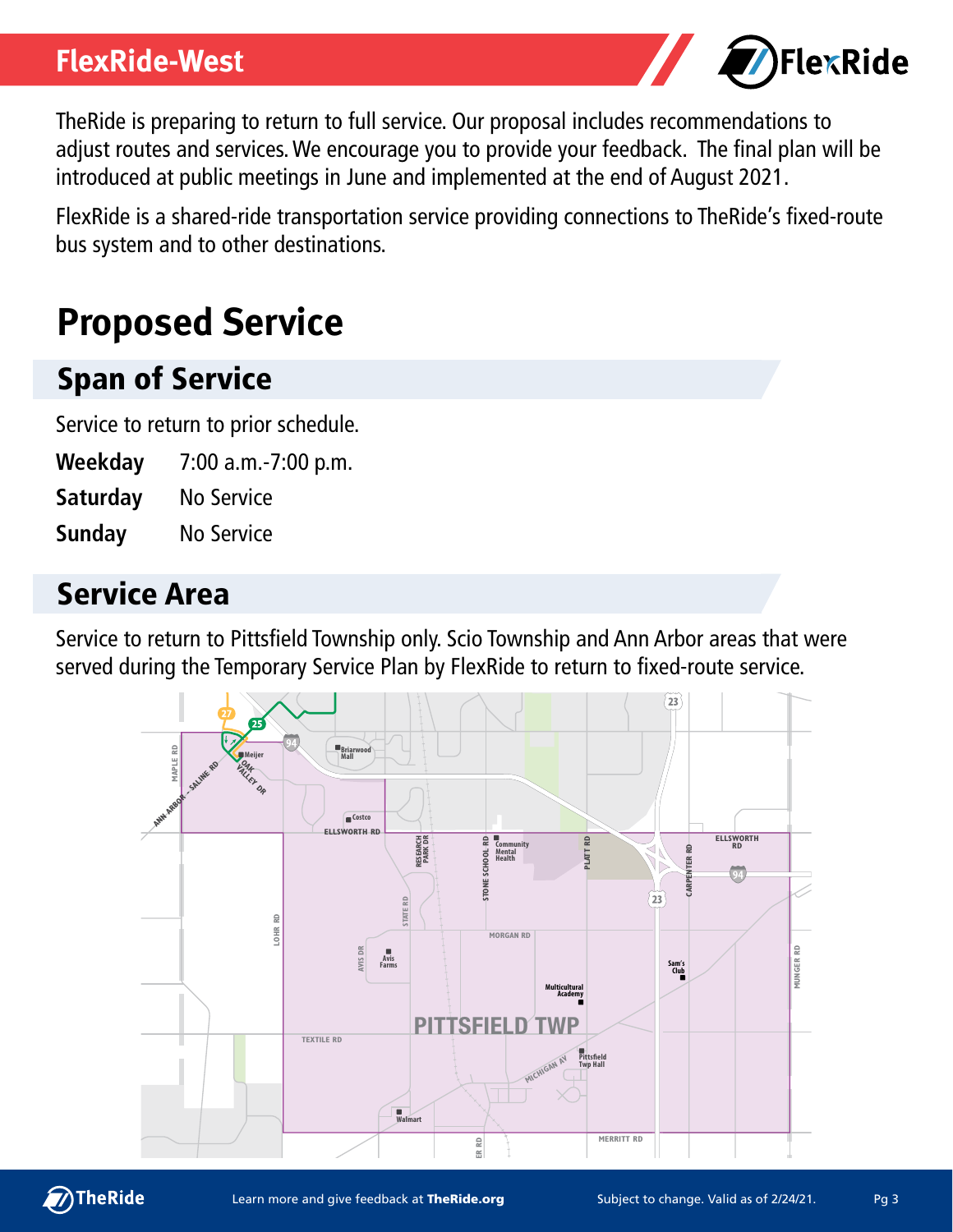#### **FlexRide-East**



TheRide is preparing to return to full service. Our proposal includes recommendations to adjust routes and services. We encourage you to provide your feedback. The final plan will be introduced at public meetings in June and implemented at the end of August 2021.

FlexRide is a shared-ride transportation service providing connections to TheRide's fixed-route bus system and to other destinations.

# **Proposed Service**

## Span of Service

Adjust expanded service hours.

- **Weekday** 6:00 a.m.-10:00 p.m.
- **Saturday** 8:00 a.m.-9:00 p.m.
- **Sunday** 9:00 a.m.-7:00 p.m.

### Service Area

Continue FlexRide-East service south of Huron River Dr and east of Harry St. Areas served during the Temporary Service Plan north of Huron River Dr. to be served by reinstated Route 46. Maintain direct connection to the Ypsilanti Transit Center.



 $\bigcirc$ TheRide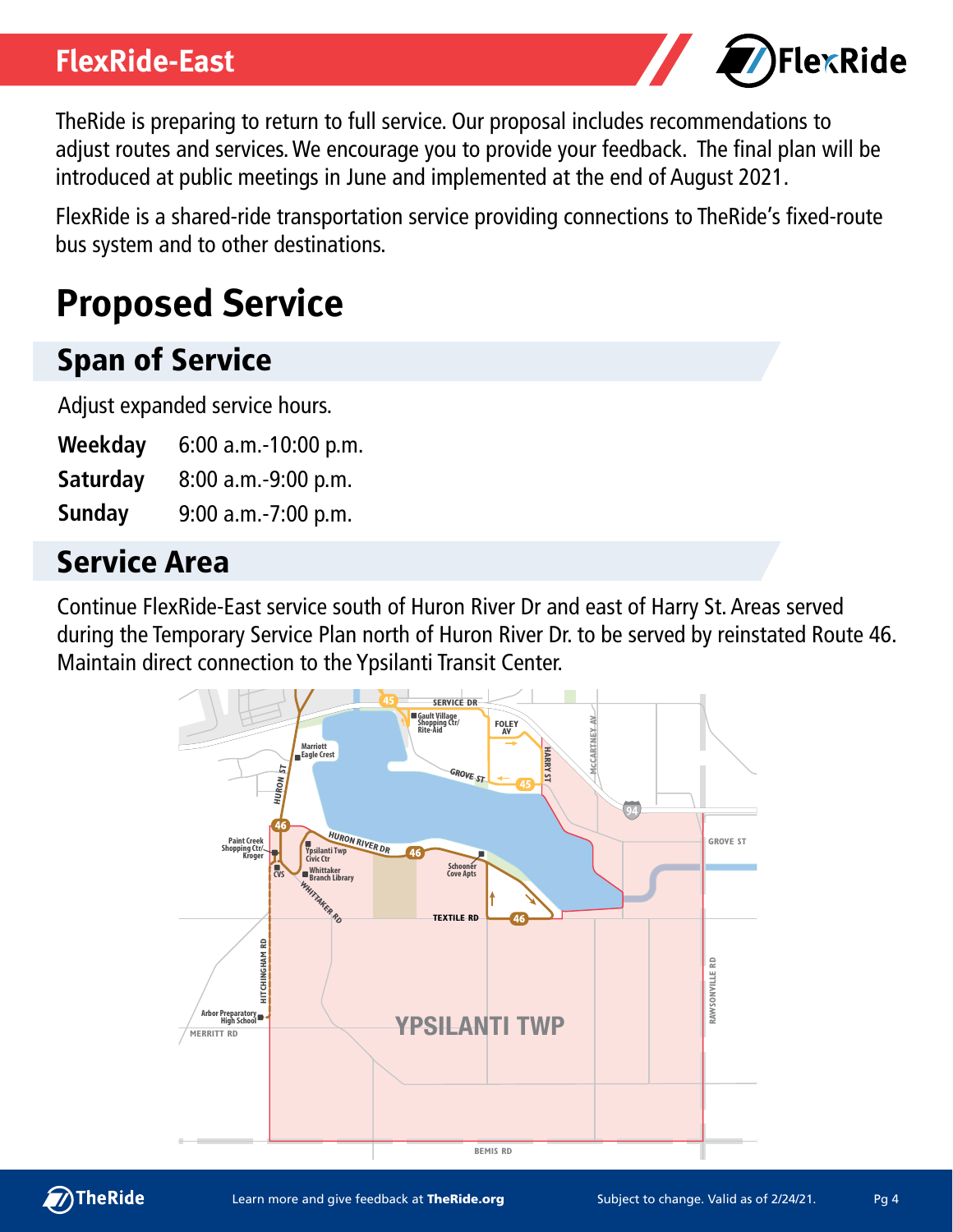## **FlexRide Holiday & Late Night Service**



TheRide is preparing to return to full service. Our proposal includes recommendations to adjust routes and services. We encourage you to provide your feedback. The final plan will be introduced at public meetings in June and implemented at the end of August 2021.

FlexRide provides curb-to-curb service during late-night hours and on major holidays when regular fixed-route service is not available. Service is provided in accessible vehicles.

# **Proposed Service**

### Span of Service

- **Weekday** 11:45 p.m.-6:00 a.m.
- **Saturday** 10:45 p.m.-8:00 a.m.
- **Sunday** 8:00 p.m.-6:00 a.m.
- **Holiday** All day

### Service Area

Maintain current service allowing trips to begin and end anywhere within the same designated service area at the same fare.



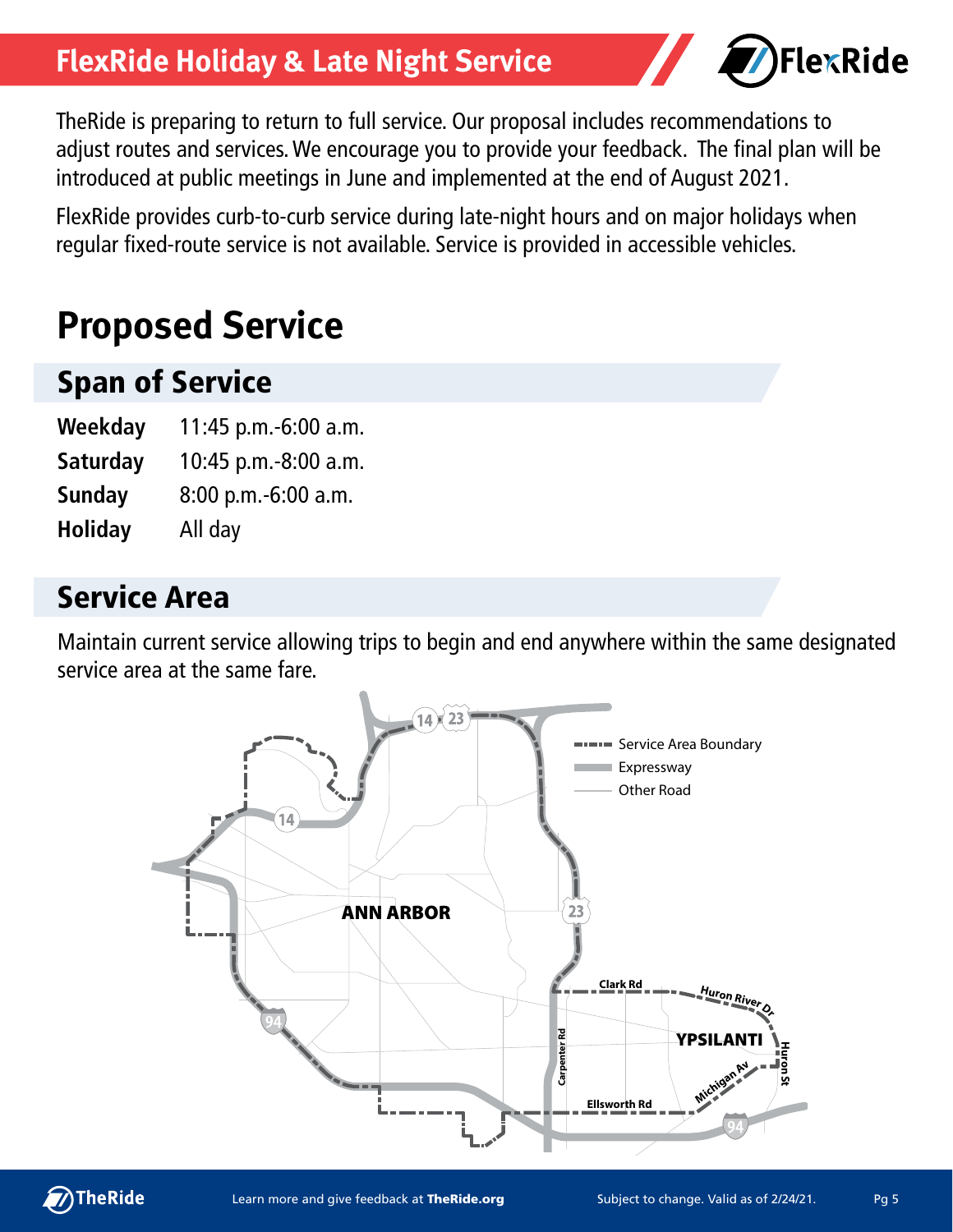### ADA Services



TheRide is preparing to return to full service. Our proposal includes recommendations to adjust routes and services. We encourage you to provide your feedback. The final plan will be introduced at public meetings in June and implemented at the end of August 2021.

A-Ride is a shared ride, advanced reservation, ADA paratransit service for individuals with a disability providing a comparable level of transportation to that which is provided by TheRide fixed-route service.

# **Proposed Service**

# Span of Service

A-Ride (ADA) service is available during TheRide's regularly scheduled fixed route bus service. All A-Ride trips must be completed by the end of these scheduled service hours. If published scheduled fixed route times change, the A-Ride times will change as well.



# Same-Day Booking

Provide same-day reservations for Will-Call return trips from medical appointments, health and human services, Secretary of State and Social Security Administration only.

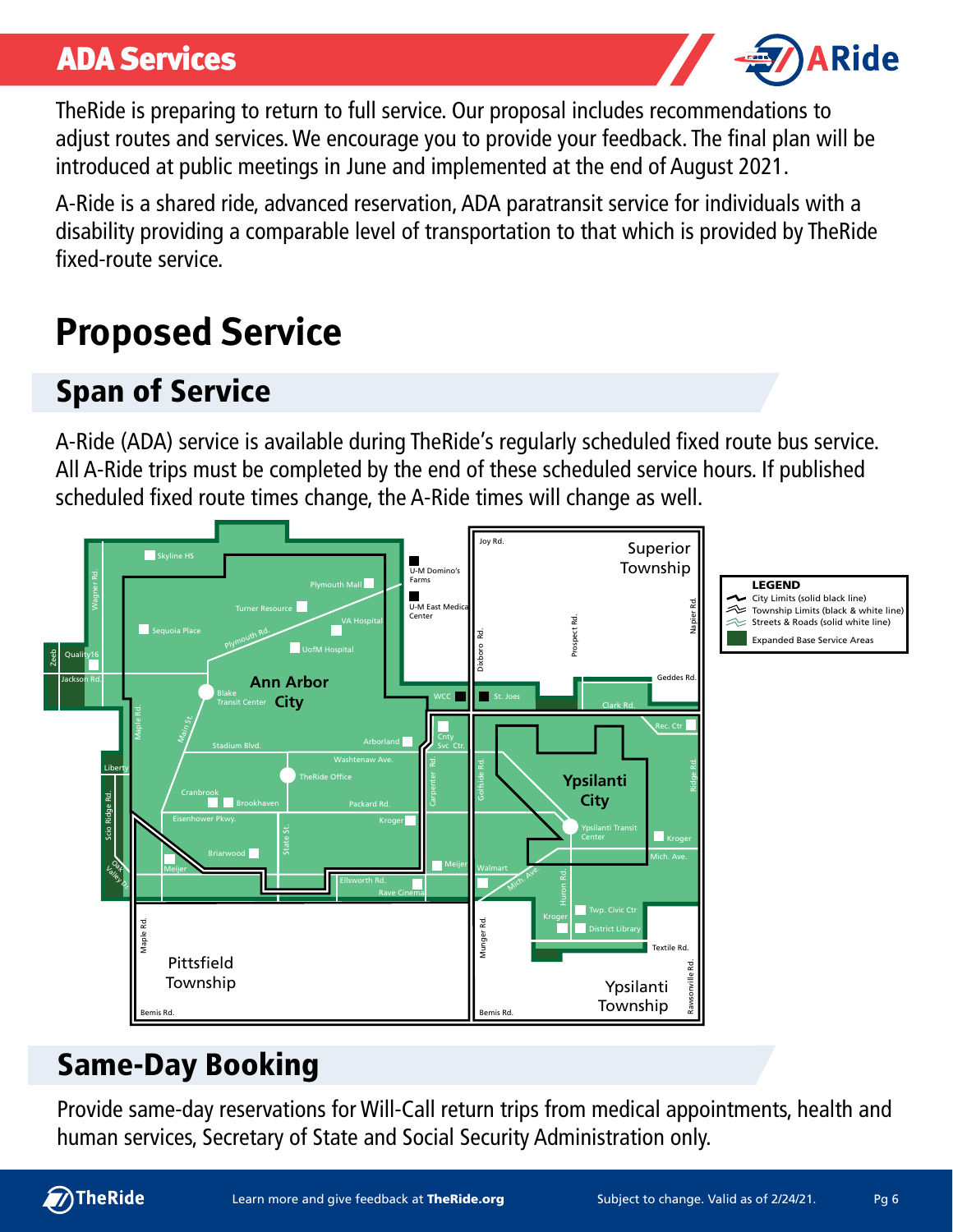

Persons ages 65 years of age or older are eligible to apply and receive a GoldRide identification card.

GoldRide Demand Response service to be discontinued. Individuals with disabilities or substantially limited from riding regular fixedroutes are encouraged to apply for A-Ride ADA services.

All GoldRide cardholders can travel for free on TheRide's fixedroute service.



AirRide service tentatively set to resume late Spring 2021.



Service between the Blake Transit Center and Detroit to be determined by the Regional Transportation Authority of Southeast Michigan.